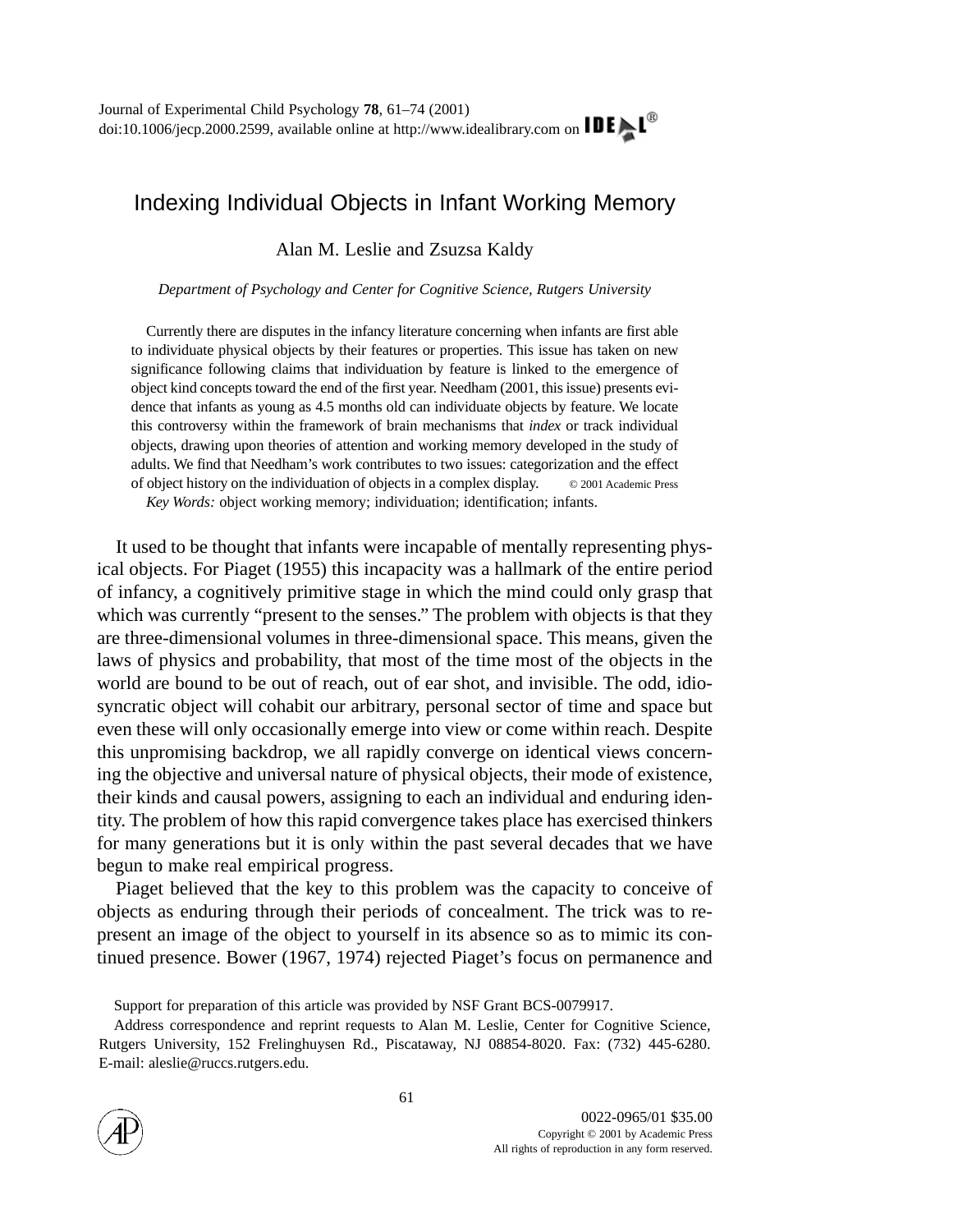replaced it with the problem of *identity*. Even if the young brain can "*re*-present" an absent object, the deeper problem remains as to how the brain can represent "self-same object" as opposed to merely "similar object." If "re-presenting" is simply a matter of entertaining a mental image or picture of the object, there can be no difference between "self-same one" and "very-similar-looking one." But there is all the world of difference between *my mother* and *very-similar-to-mymother*! At the same time, recognizing identity for an object carries with it the need to recognize individuality, since the question of identity concerns identity of an *individual*. Individuality in turn raises the question of *how many* objects one is dealing with, even if "exactly *one*" is the answer. The twin problems of object individuation and identity have rightly come to dominate current work on the "object concept."

Bower's rejection of the permanence problem received support from the finding that the infant visual system is designed from the bottom up for a 3D world (Yonas, Arterberry, & Granrud, 1987; see Kellman & Arterberry, 1998, for a recent review). More especially, it received support from work showing a surprisingly rich set of infant expectations about life behind occluders (Baillargeon, 1986, 1995; Baillargeon, Spelke, & Wasserman, 1985). Recently, attention has come to focus on infants' ability to individuate objects, both through studies of infant counting (Wynn, 1992) and through studies of inferences based on spatiotemporal and property information (Kellman, Spelke, & Short, 1986; Spelke, Kestenbaum, Simons, & Wein, 1995; Xu & Carey 1996). Spelke has produced a compelling body of evidence that infants have a fundamental sense of physical objects as discrete, cohesive, bounded volumes that exist in a continuous fashion in time and space (e.g., Spelke, 1982, 1988, 1994; Spelke, Kestenbaum, Simons, & Wein, 1995). The "Spelke object" derives its unique identity by tracing a unique "world line," to use the physicists' phrase.

## *Objects and Kinds of Objects*

Xu and Carey (1996) asked about the impact of *kind* concepts on infants' individuation judgements. According to Xu and Carey, the infant begins with only a concept of the Spelke object, undifferentiated with respect to categories. That is, younger infants have the concept, THING, but not, for example, the concepts, BALL or CUP. This means that when the younger infant observes objects emerging from and returning behind an occluder one at a time, the infant has no way of determining how many objects are in the parade. This is because both objects share part of their world lines (the part behind the occluder). This renders the spatiotemporal information ambiguous. Since the infant cannot determine the distinctness of the world lines, the younger infant cannot determine the distinctness of the objects.

Older infants around 12 months, however, have, according to Xu and Carey's account, begun to acquire differentiated kind concepts. Differentiated kind concepts give the older infant a new ability to use the property differences exhibited by the successive objects in the parade to determine their distinctness as individ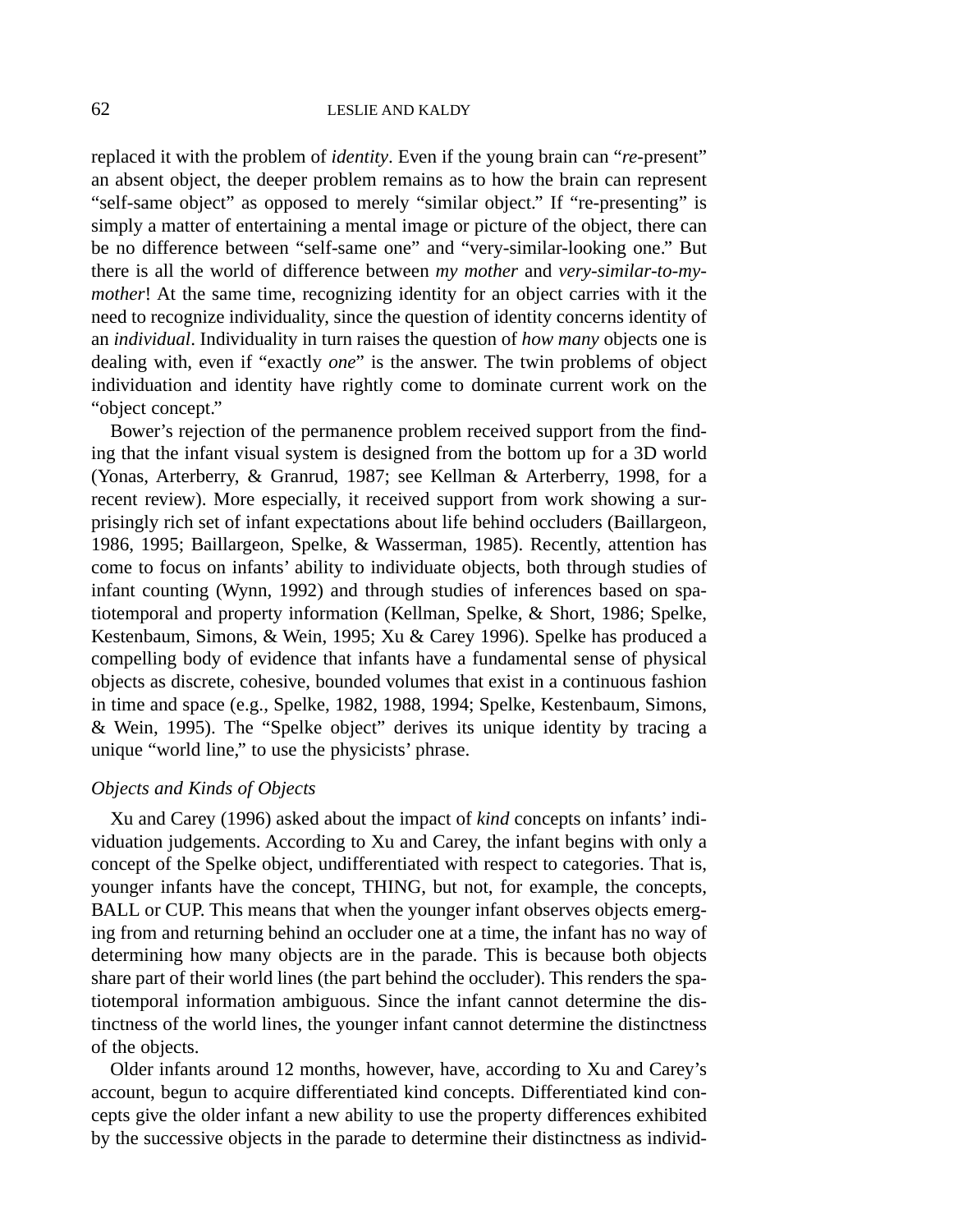uals. Although the infant had been able to perceive and discriminate the properties for a long time, she was previously unable to infer distinct identity on their basis. Why do differentiated kind concepts confer this power? According to Xu and Carey's account, this follows from the nature of kind concepts. Borrowing the philosophical theory of *sortals* (Wiggins, 1980), they propose that a given kind concept provides criteria for how to individuate and identify objects belonging to that kind. The undifferentiated kind concept, THING, provides only criteria referring to spatiotemporal factors. But a differentiated sortal, like CUP, will include criteria referring to other properties of the object, such as shape, by which a *cup* can be distinguished from a non-cup and be identified as self-same (or different) individual *cup*. Hence, the older infant, armed with knowledge of the individuation and identity criteria for something being a *cup*, no longer has to rely upon spatiotemporal factors alone and knows how to count *cups* when spatiotemporal information is ambiguous.

Xu and Carey's intriguing hypothesis is controversial and has been challenged by results from a number of experiments, including those reported in this issue by Needham (see also Needham & Baillargeon, 1997, 1998; Wilcox, 1999; Wilcox & Baillargeon, 1998a, 1998b). These authors have argued that with certain simplified displays, infants as young a 4.5 months will use featural differences to individuate objects, long before the infants in Xu and Carey's experiments. Baillargeon and colleagues agree that when infants are required to make judgements across events involving the removal of an occluder ("event mapping" tasks), infants will fail to individuate by feature until around 12 months. But they also argue that if younger infants are required to make judgements about simpler events in which, though an occluder is present, it is never removed ("event monitoring" tasks), then they can show quite good performance individuating objects by feature. Needham (2001, this issue) uses events that do not involve full occlusion and do not involve making judgements across events in which an occluder is removed. Arguably then, she uses an "event monitoring" task and finds (in some cases) that young babies can use object features in making individuation judgements.

## *The "Object Concept" as an Information Processing System*

The above dispute follows a pattern that is familiar from research on cognitive development. A claim that the younger child lacks a competence is met by a counterclaim that the competence can be detected by more sensitive methods. Do young infants lack the ability to individuate by feature? Do they lack differentiated kind concepts? If so, is the former the result of the latter? Or do infants possess either or both but but fail to demonstrate their competence because the measures we employ are not sensitive enough at younger ages? Determining the competence of a cognitive system at different points in development is a fundamental task of cognitive science and essential if we are ever to gain insight into the "mechanisms of development." However, it is seldom possible for us to fruitfully investigate competence without also developing serious ideas regarding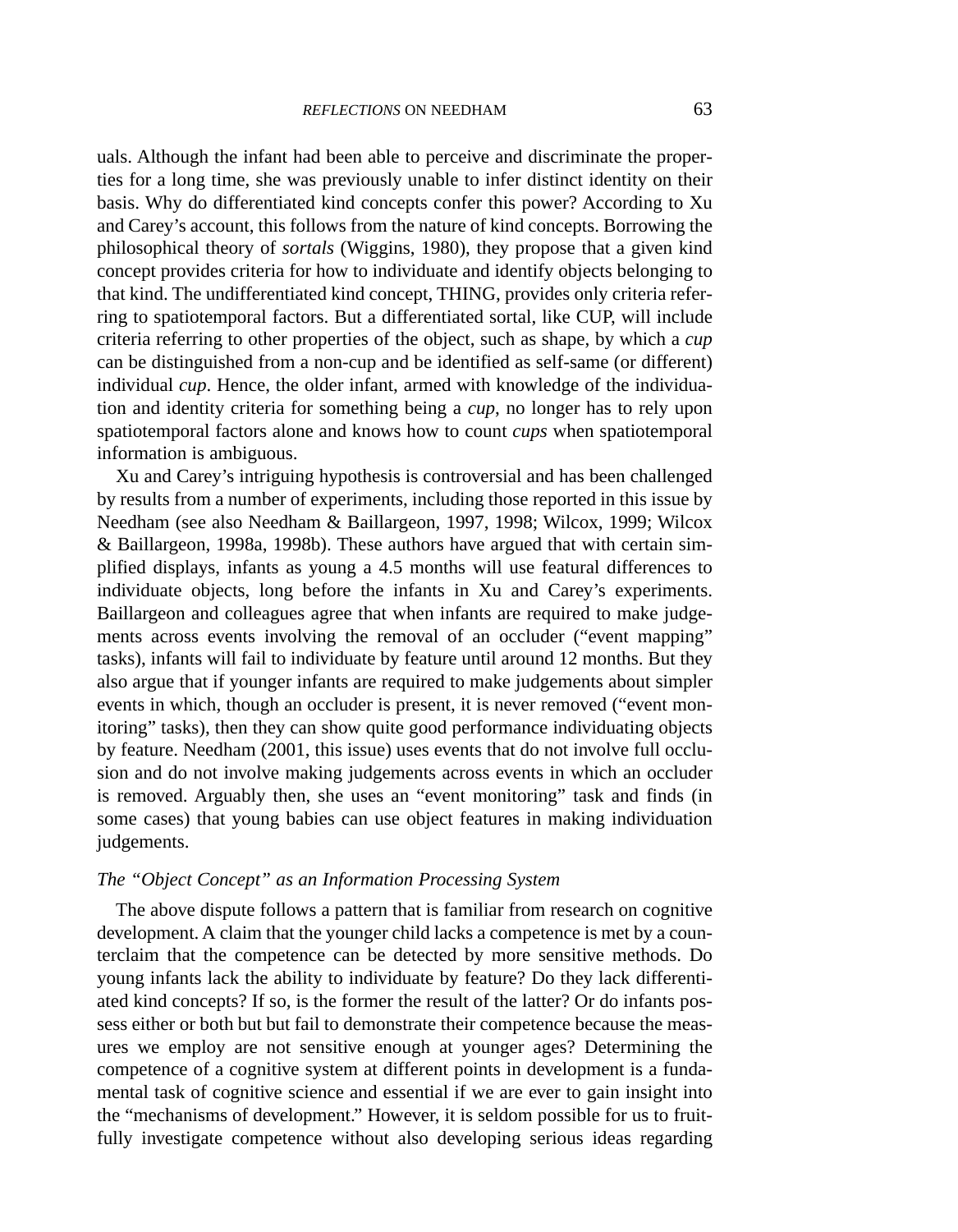*performance*. By "competence," we mean in this context the representational resources the infant has, for example, the available concepts, regardless of whether or how the infant can actually use those resources in particular situations (cf. Chomsky, 1965, pp. 3–15). By "performance," we mean all those factors that enter into determining whether and how the competence is used in particular situations, for example, the nature of working memory, executive functioning, and attention.

We have been developing a theoretical framework that we believe is useful for formulating the different competence and performance aspects of the object concept (Leslie, Xu, Tremoulet, & Scholl, 1998; Scholl & Leslie, 1999). Our aims in formulating this framework have been twofold: to understand the relation between competence and performance in the object concept and to do so in a way that makes use of ideas that are independently motivated by studies of object cognition in adults. It is always possible that the organization of infant cognitive systems will turn out to be so radically different from that of adults that completely different ideas are needed in the two cases. However, this seems unlikely. A better working assumption is that the major systems present in the adult are the very systems we see developing in the infant. If so, it is useful to align infant and adult studies.

One of the most important insights from the study of object cognition in adults is that traditional models which incorporate only sensory processing and longterm memory stores are inadequate. The traditional model assumes that sensory codes describing the featural properties of an object activates the long-term memory representation best matching that set of features. This long-term representation allows access to more information (e.g., by association or inference) than is contained in the activating feature set. The extra information might include, for example, the kind to which the object belongs, functional information, and, in the case of the adult, the word for this type of object. The activation of a long-term representation identifies the distal object that corresponds to the proximal sensory input. If the sensory input carries "bottom-up" information, then long-term memory provides further information that can be used "top-down." For example, the sensory input from the sight of a dog's head poking out of bushes will bottom-up active a long-term representation, DOG (e.g., by matching a stored visual template of a dog-head). This activation of DOG makes further information available, e.g., information about *tails*. The stored and now activated information about *dog tails* might in turn be used "top-down" to enhance the parsing of the sensory input—so, for example, only now, for the first time, from among the tangle of branches, the dog's tail is discerned.

Both Needham and colleagues and Xu and Carey implicitly assume this traditional model. For example, Xu and Carey postulate that long-term stored-object kind concepts (or sortals) are used top-down to individuate and identify objects in sensory input. Kind concepts have to be stored in long-term memory, but, once activated by sensory input, will influence how that input is interpreted. So, to use an example from Xu, Carey, and Welch (1999), if the sensory input produced by a display in which a toy duck sits atop a toy truck best matches two distinct long-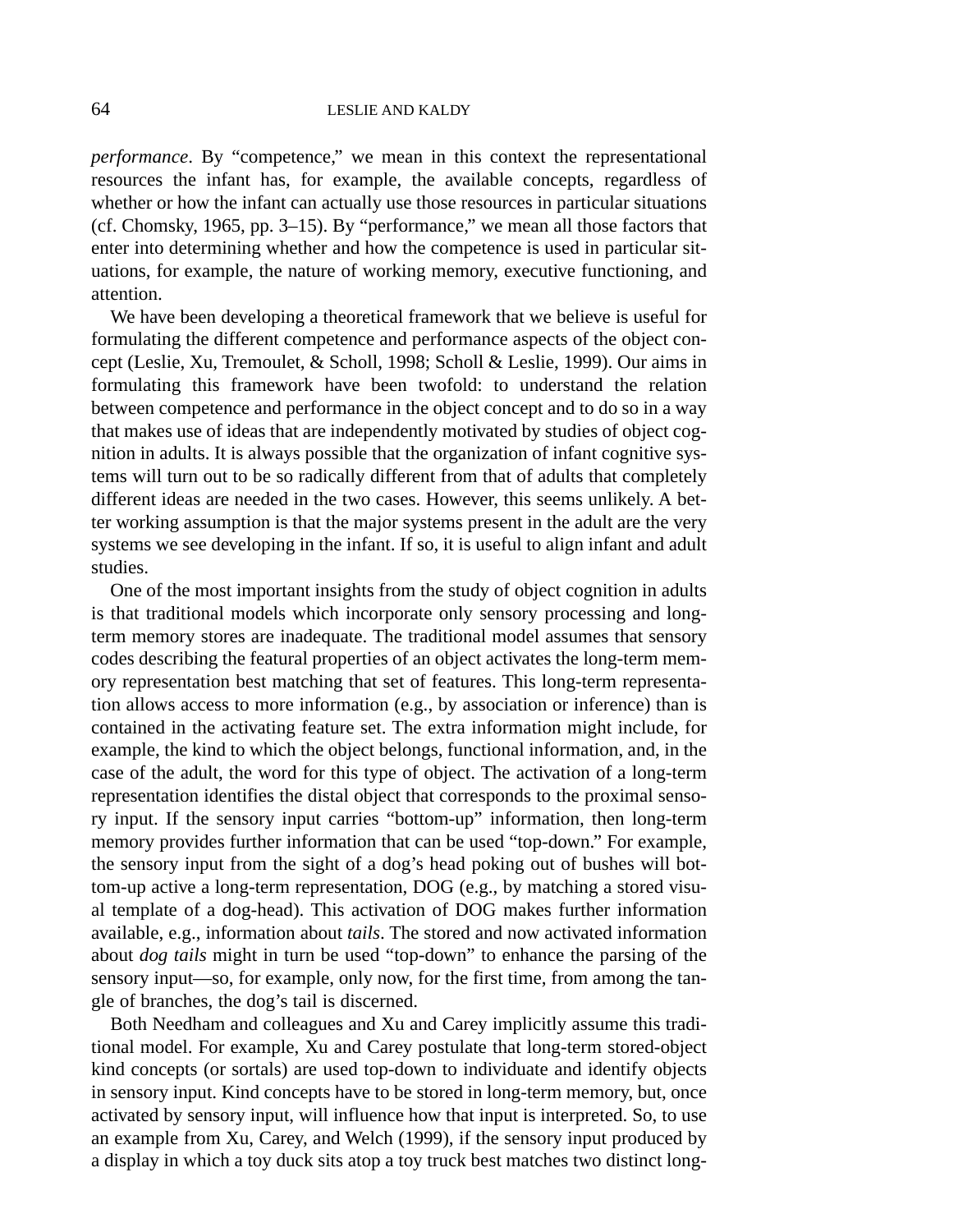term kind representations, DUCK and TRUCK, then the infant will successfully identify the input as "duck on top of truck." On the other hand, if the infant lacks the appropriate long-term representations, then she will fail to identify the sensory input appropriately and fail to individuate the objects involved. Needham (this issue) demonstrates another type of top-down effect, in which infants' individuation judgments are influenced by prior experience from a brief exposure, and Needham and Baillargeon (1998) show the effect can persist as long as 24 h. But, important though they are, sensory input and long-term memory are not the only two things we need to consider.

Following Kahneman and Treisman (1984) and Treisman (1988), it is now widely acknowledged in the study of adult object cognition that the twin pillars of sensory input and long-term representation need to be supplemented by a third set of representations and mechanisms. In addition to sensory codes and iconic memory (Sperling, 1960), on the one hand, and generic object kind representations and long-term memory, on the other, attended objects are also coded episodically and these codes maintained temporarily in working memory. Although there is a wealth of experimental support, the idea is most easily conveyed by the following *gedanken* offered by Kahneman and Treisman. You see a dark blob in the distance and think, "a bird!" Then you change your mind, and think, "no, a plane!" before finally settling on "Superman!" Despite these changes of mind, we do not experience three distinct individuals. Each of these activated long-term representations, BIRD, PLANE, SUPERMAN, is used to refer to the *same* individual; we experience that individual as maintaining a constant identity despite the succession of radically different descriptions of it that we entertain. So the brain must have some way, other than by long-term generic representations, to refer to and track individuals through particular episodes. For this purpose, Kahneman and Treisman introduced the notion of an *object file* as an intermediate representation between sensory input and long-term representation. An object file indexes a particular individual by way of its locations-through-time without regard to its other properties.

A long-term object kind representation is a generic representation. For example, CUP represents the generic category that has *cups* as members: it does not by itself represent an individual. To represent an individual, CUP requires something additional, for example, a quantifier like "*a*" or "the" to represent *a cup* or *the cup*. Even a quantified long-term representation like this does not yet refer to a specific individual, since it can represent *any* cup. Though "*the* CUP" implies a particular individual, it requires some further mechanism to tie the representation to a particular contextual *cup*. If there are two cups present, for example, THE CUP could refer to either one. How does the brain know which of the two cups its own representation refers to? This is where the indexing function of an object file representation comes in. Typically, the way infants are tested is by introducing one or two individual objects into the here-and-now context and then asking the infant to track *this* individual and *that* individual as they undergo an occlusion. The type of occlusion typically used will produce a perceptual masking and banish the object related sensory and iconic memory codes (e.g., Palmer, 1999).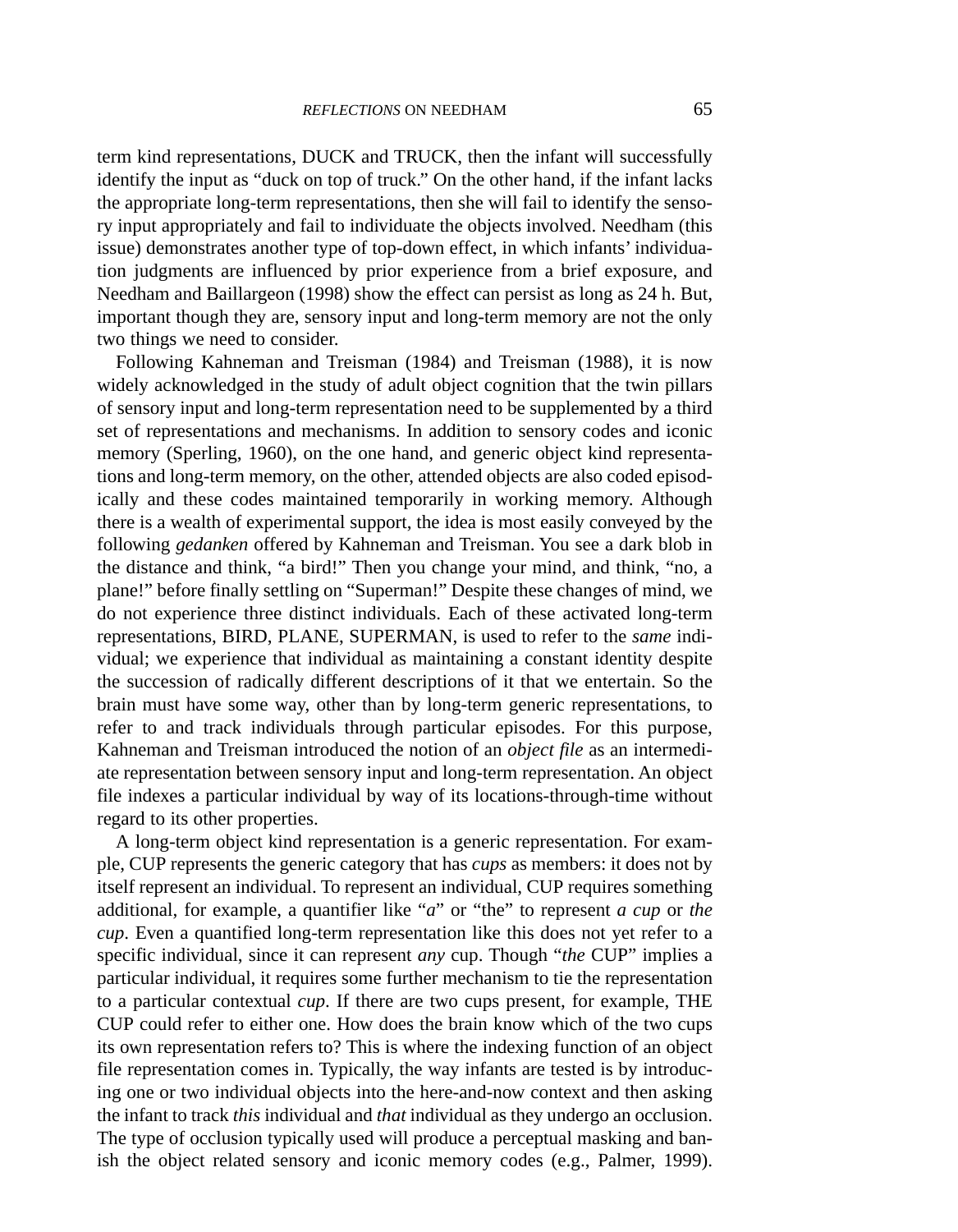Following this, the infant is asked to make individuation or identity judgements when *this* and/or *that* individual appears once more. We therefore owe an account, not only of how objects come to be represented as belonging to kinds, but also of how particular individuals can be tracked and *referred to* by the cognitive system.

#### *Indexing Individual Objects*

A key construct in our theoretical framework for object tracking by infants is the *object index* (Leslie et al., 1998). We hypothesize that when one attends to an object, the brain assigns a mental "pointer" or index to that object. The index "sticks" to, and thus tracks, the object as it moves, even if it moves behind an occluder. The sticky index allows the infant to continue to attend to the object while occluded, though, inevitably, this demands working memory resources. The construct of an object index is drawn from studies of adult attention and, specifically, as already noted, has much in common with the idea of an "object file" (Kahneman & Treisman, 1984; Kahneman, Treisman, & Gibbs, 1992; see also Pylyshyn, 1989, 1994, on visual indexing). Each of the key properties attributed to object indexes in our model is independently motivated by studies of adult attention. See Leslie et al. (1998) and Scholl and Leslie (1999) for details. We hypothesize that an index forms the core of the object representation that an infant constructs in working memory while attending to a physical object.

One analogy to the notion of an object index is a mental finger that points at an object in the world. Although a pointing finger contains no information about the object at which it points, it allows rapid access to the object, without an exhaustive search. Straining the analogy somewhat, a note containing descriptive information about the object pointed at (e.g., color, shape, or size) might optionally be glued to the pointing finger. Another—perhaps more useful—analogy can be drawn between the nonverbal index and demonstrative words in language. A bare index (one without descriptive information attached) might be thought of as analogous to indicating an object by uttering, "THAT!" Two objects might be indicated by "THIS!" and "THAT!" Descriptive information might optionally be added: "THIS is RED!" and "THAT is GREEN!"

An object index constructed in working memory can serve to interface bottomup sensory information with information stored in long-term memory, e.g., object kind information. As we saw, a representation of object kind, e.g., CUP, cannot by itself be used as the representation of a particular individual object because kind representations are generic. However, this long-term representation might be combined under appropriate circumstances with an object index to yield the working memory representation, "THIS is a CUP." Since the sticky index, THIS, will continuously point to a particular object through changes of location, it allows the infant to track a particular *cup* throughout an episode.

### *Working Memory for Objects*

We have elsewhere reviewed at some length the parallels and differences between the infant and adult literatures relevant to indexing (Leslie et al., 1998;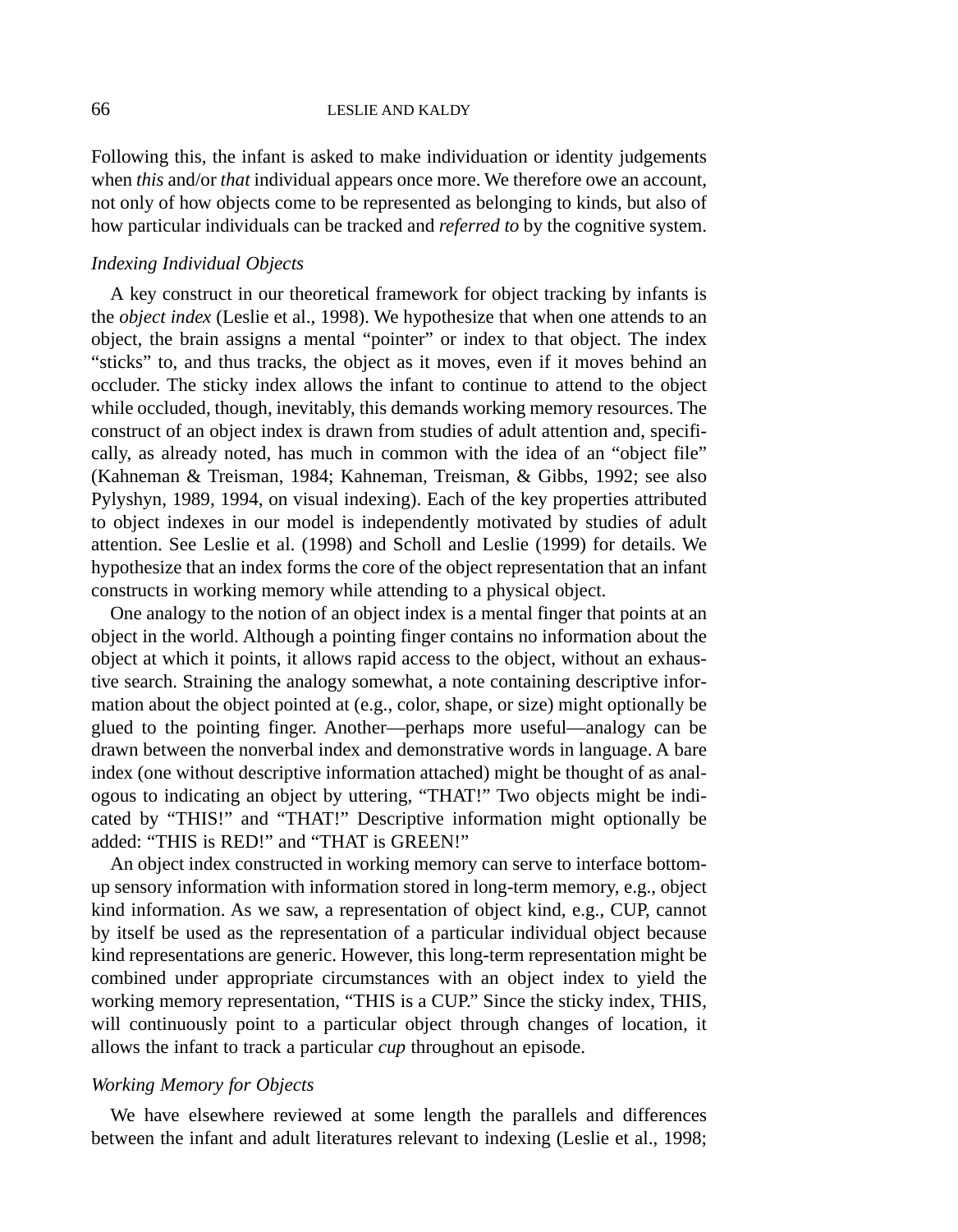Scholl & Leslie, 1999) and we do not repeat that here. Instead we want to highlight the role of object working memory in indexing. There are obvious reasons for assuming that working memory plays a key role in the on-line tracking of small sets of objects through occlusion. Information about the objects needs to be maintained through the period of occlusion. The effect of occlusion is not simply the absence of sensory input from the occluded objects, but also that sensory input from unrelated surfaces and objects continues to be processed and overwrites the older information in the sensory system (Sperling, 1960). There are therefore severe spatiotemporal constraints on what information about occluded objects the visual system can maintain on its own, without the assistance of attention and working memory.

Information gleaned from attending to an object and to its behavior throughout an episode will often find its way into long-term memory. This means that object indexing in working memory will be an important conduit for information in the process of learning about object kinds.

Working memory appears to comprise a set of behaviorally and neurally specialized components in prefrontal cortex. Among those commonly recognized are verbal, visual, spatial, and object short-term stores plus an executive control component (Baddeley, 1986, 1998; Baddeley & Hitch, 1974; Goldman-Rakic, 1996; Luck & Vogel, 1997; Rainer, Asaad, & Miller, 1998; Rao, Rainer, & Miller, 1997; Smith et al., 1995; Ungerleider, Courtney, & Haxby, 1998). It has been known for almost 2 decades that the lateral prefrontal cortex has a central role in working memory functions. Recent neurophysiological and imaging studies have revealed several distinct subsystems within this area. Some researchers assume that the subsystems reflect a *functional* division of labor, for example, that there are separate circuits for the maintenance of memory codes and for the manipulation of memory codes (D'Esposito, Postle, Ballard, & Lease, 1999; Owen, 1997; Postle & D'Esposito, 1999). Others have found evidence for a complex *stimulusdependent* segregation: first, between verbal and visual working memory (e.g., McCarthy et al., 1996; Mecklinger & Pfeifer, 1996) and more recently within the visual domain; working memory for *objects* appears to be mediated by more ventral frontal regions, while *spatial* working memory is mediated by more dorsal frontal regions (Courtney, Ungerleider, Keil, & Haxby, 1996; Wilson, Scalaidhe, & Goldman-Rakic, 1993). Object- and space-based systems of the frontal lobe are presumed to correspond to the functional segregation of earlier processing stages, such as the ventral (object discrimination or "what") and the dorsal (spatial localization or "where") visual pathways.

A general feature of working, as opposed to long-term, memory is that it is capacity limited. Capacity limitations in visual working memory have not been so extensively studied as those in verbal working memory. However, early work suggested that visual working memory capacity is severely limited (Phillips, 1974; Phillips & Christie, 1977). A recent study by Luck and Vogel (1997) suggests a limit of 4 objects in visual or object working memory in adults, contrasting with the well-known verbal limit of 7±2 "chunks" (Miller, 1956). Luck and Vogel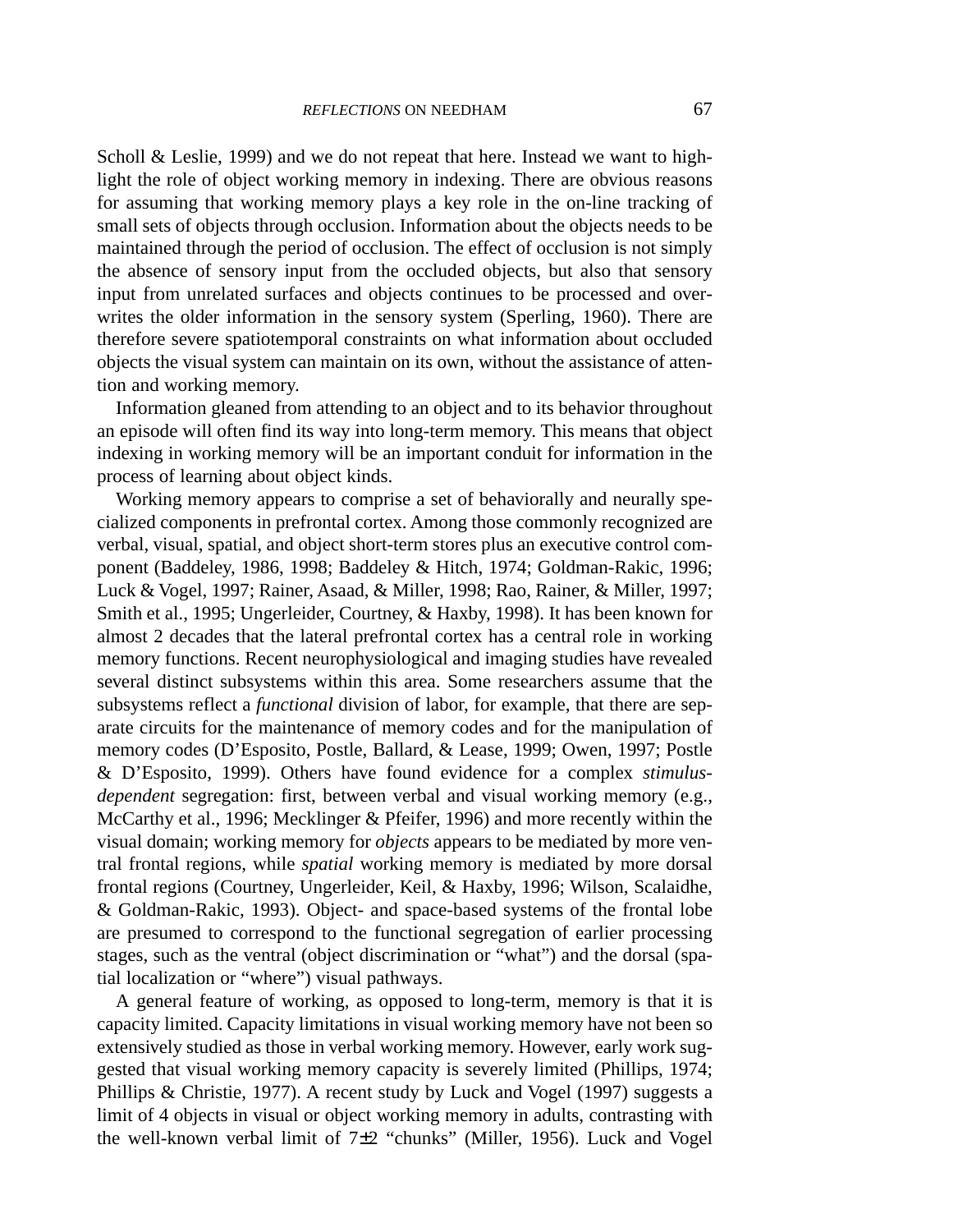claim that each working memory object representation can hold at least four conjoined features with no cost in terms of storage capacity. Rao, Rainer, and Miller (1997) recorded from cells in monkey lateral prefrontal cortex during a delay task which required the monkey to hold in memory both object location and object feature information. Cells in the dorsolateral prefrontal cortex receive inputs from the parietal dorsal visual system ("where"), while cells in the ventrolateral prefrontal cortex receive inputs from the inferotemporal ventral visual system ("what"). Rao et al. found neurons with delay activity in lateral prefrontal cortex that were selective for either object location or for object feature information. Interestingly, around half the neurons with delay activity showed tuning to both location and feature information, suggesting that the prefrontal working memory systems are an important site for integrating such information. It is likely, then, that these systems play an important role in the binding of features to the object representation. There is also behavioral evidence that the prefrontal cortex undergoes major maturational changes during the second half of the first year (Bell & Fox, 1992; Diamond, 1988; Diamond & Doar, 1989; Goldman-Rakic, 1987), a finding which is also supported by anatomical data (Koenderink & Uylings, 1995; Koenderink, Uylings, & Mrzljak, 1994). We hypothesize then that the maturation of these frontal, integrating, working memory systems plays an important role in the increasingly robust individuation and identification abilities infants display toward the end of the 1st year.

#### *The Two Goals of Needham's Research*

The way Needham formulates her main question is as follows: What kinds of information from prior experience do infants use in segregating objects? In other words, if a baby sees an object, can she use later the information she extracted earlier to tell that a similar part of a complex display she sees would also likely be an individual object? Does the infant learn something useful from this prior experience with regard to individuation? The question is of great importance, since it lies at the center of object recognition. Re-cognition, as the word suggests, presumes some prior processing. How does this learning process work in early development?

More specifically, Needham's article in this issue can be described as a study in *perceptual categorization*. Categorization is a process in which distinct entities come to be treated as equivalent. We can reformulate Needham's question as: What are the boundaries of a given object category in young infants? Following prior experience with an individual object in one scene, what similarity metric will the infant apply when parsing objects in another scene? When for the infant are two objects considered equivalent or sufficiently similar so that the first object influences the top-down parsing of the new scene? The structure of her several experiments is the following (see Table 1). The baby sees an object,  $X_1$ , for example, a blue box with *red* squares on it, which differs along certain dimensions from, but is otherwise similar to, the target object,  $X_2$ , always a blue box decorated with *white* squares. The target object, however, is only seen in a new scene in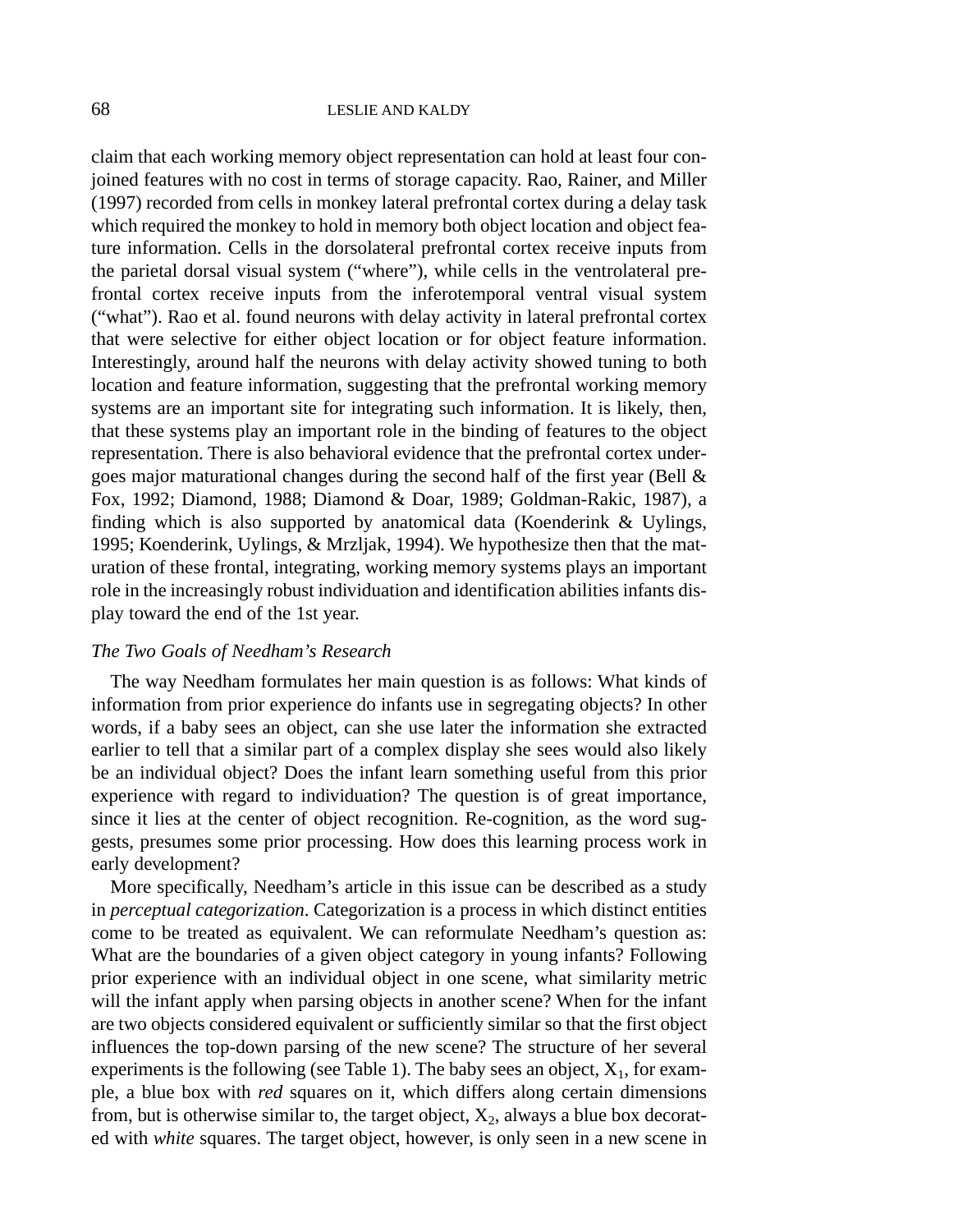#### *REFLECTIONS* ON NEEDHAM 69

| Exp.<br>No.    | Familiarization 1<br>$(5 \text{ sec})$ | Familiarization 2<br>(infant-controlled)            | Test              | Result                  |
|----------------|----------------------------------------|-----------------------------------------------------|-------------------|-------------------------|
|                | Needham and Baillargeon (1998)         |                                                     |                   |                         |
| $\mathbf{1}$   |                                        |                                                     |                   | $U = E$                 |
|                |                                        | target box (blue box w/                             | Move-together (U) |                         |
|                |                                        | white squares $) +$                                 | <sub>or</sub>     |                         |
|                |                                        | cylinder                                            | Move-apart (E)    | $U = E$                 |
| 2              | Target box                             |                                                     | $\blacksquare$    | U > E                   |
| 3              | Cylinder                               |                                                     | $^{\dagger}$      | $U = E$                 |
| $\overline{4}$ | Cylinder (15 sec)                      |                                                     | $^{\dagger}$      | U > E                   |
| 5              | Target box (2 min)                     |                                                     | $^{\dagger}$      | $1st block: U = E$      |
|                | 24 h before test                       |                                                     |                   | $2^{nd}$ block: $U > E$ |
|                | Needham (this issue)                   |                                                     |                   |                         |
| $\mathbf{1}$   | Blue box w/ white<br>circles           |                                                     | "                 | $U = E$                 |
| $\overline{c}$ | Blue box w/ white<br>circles           | Target box $+$ cylinder                             | 11                | U > E                   |
| 3              | Target box<br>horizontally             | Target box $+$ cylinder                             | "                 | U > E                   |
| 4              | Purple box w/<br>yellow circles        | Target box $+$ cylinder                             | $^{\dagger}$      | $U = E$                 |
| 5              | Blue box w/<br>red squares             | Target box $+$ cylinder                             | "                 | $U = E$                 |
| 6              | Blue box w/ yellow<br>squares          | Target box $+$ cylinder                             | 11                | $U = E$                 |
|                |                                        | Needham and Lockhead (cited in Needham, this issue) |                   |                         |
| $\mathbf{1}$   | Three different boxes                  | Target box $+$ cylinder                             | $^{\dagger}$      | U > E                   |
| 2              | Three identical boxes                  | Target box $+$ cylinder                             |                   | $U = E$                 |
| 3              | Two different boxes                    | Target box $+$ cylinder                             | 11                | $U = E$                 |

**TABLE 1** Summary of Needham and Colleagues' Segregation Experiments

Note: The target box is always an upright blue box with white squares on it. Uppercase letters indicate when an attribute is different on the familiarization object. The test event is always either a Move-together (Unexpected) or Move-apart (Expected) event. U (unexpected) and E (expected) represent looking times in the Result column.

which it is in contact with a third object, Y, always a yellow cylinder. Does the baby infer that since  $X_1$  was a distinct bounded individual,  $X_2$  is likely to be a distinct bounded individual too and therefore not mechanically attached to Y?

The different experimental variations that Needham introduces address a number of different perceptual dimensions along which  $X_1$  and  $X_2$  differ from one another: orientation, shape, and color of decorative elements, and background color of object (and, in Needham, Dueker, & Lockhead, cited in Needham, 2001,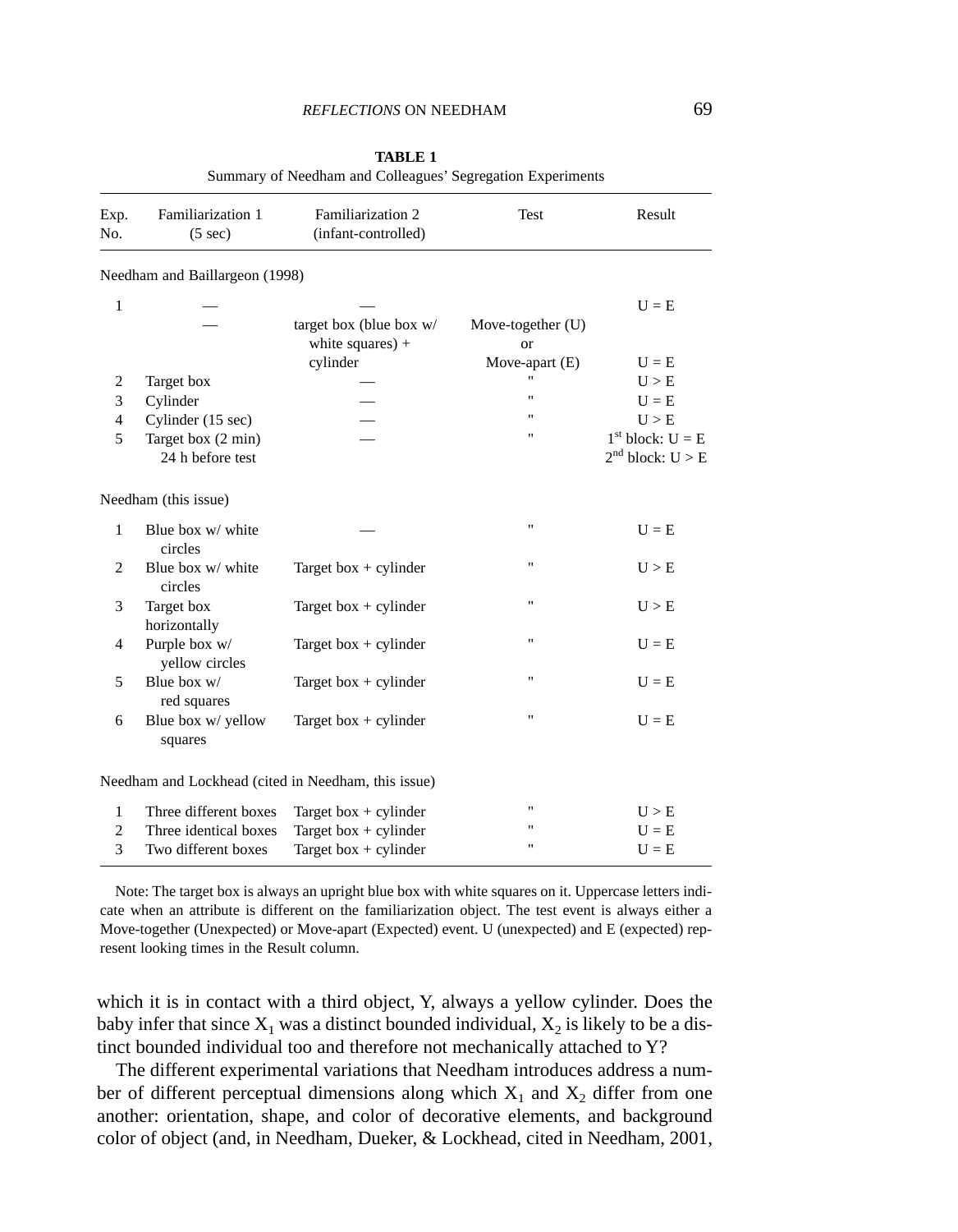this issue, number of objects in the  $X_1$  displays). However, the variations she uses are not, as far as we can see, theoretically systematic, and, unfortunately, this makes the results somewhat hard to interpret. For example, Experiment 2 shows that the *shape* of the decorative elements can vary while the infant will still consider  $X_1$  and  $X_2$  to be equivalent or similar—that is, he will infer, based on exposure to  $X_1$ , that  $X_2$  is also a distinct object, distinct in particular from Y. So shape of decorative elements does not matter to the infant. However, the *color* of these same decorative elements *does* matter (Experiment 5 vs Experiment 6): If the color of the surface decorative elements differs then the infant judges the objects to belong to different categories and concludes that  $X_1$  is not a reliable guide to  $X_2$  in the matter of how likely it is that  $X_2$  is attached to Y. This seems to be a clear empirical finding. But we are not sure what it means. Why were these particular dimensions chosen and why these particular values along these dimensions? Was it that the shape and color of the decorative elements were thought to be related to the notion of visual texture? It seems likely that, for purposes of individuating physical objects, three-dimensional surface texture would be more important than the properties of decorative elements. However, Rakison and Butterworth found that older babies (14–22 months olds) attend to objects' spatial structure but not to object texture in categorization (Rakison & Butterworth, 1998). So we remain puzzled by the finding that the color but not shape of decorative elements should play a role in object categorization and generalization of individuation. Our point really is that Needham's interesting research program would be enhanced by a theoretically judicious choice of dimensions and values along those dimensions.

A theoretical basis for this part of Needham's research could be provided by the associative category formation framework (for a recent developmental interpretation, see Elman et al., 1996). According to this framework, the target object  $(X_2)$  represents one point in an *n*-dimensional similarity space. The category "box" is a set of the points in this space with certain coordinates on these *n* dimensions. The category "blue box" is a subset of this set, with *n*-1 other dimensions. The empirical question from this standpoint is to explore where are those points in this space  $(X_1)$  which are sufficiently close to  $X_2$  for the baby to infer that  $X_2$  is going to behave the same way as  $X_1$  did, that is, be unattached to Y. So far, however, the exploration of this space in Needham's experiments has not been as systematic as in similar work in the connectionist literature (e.g., Quinn & Johnson, 1998). Choosing one simple dimension to start with—for example, the well-studied dimension of color—would have made Needham's findings more easily interpretable. In Experiment 4, background color was manipulated, but only together with two other dimensions. If well-chosen values along a single dimension were compared, the relative positions of  $X_1$  and  $X_2$  along this dimension could be described and quantified, and the results could be placed within the framework of the existing categorization literature.

Another intriguing result in Needham's paradigm is that babies require 15 s prior familiarization to the yellow cylinder in order to individuate or segregate it from the box in the second display. However, if the familiarization display shows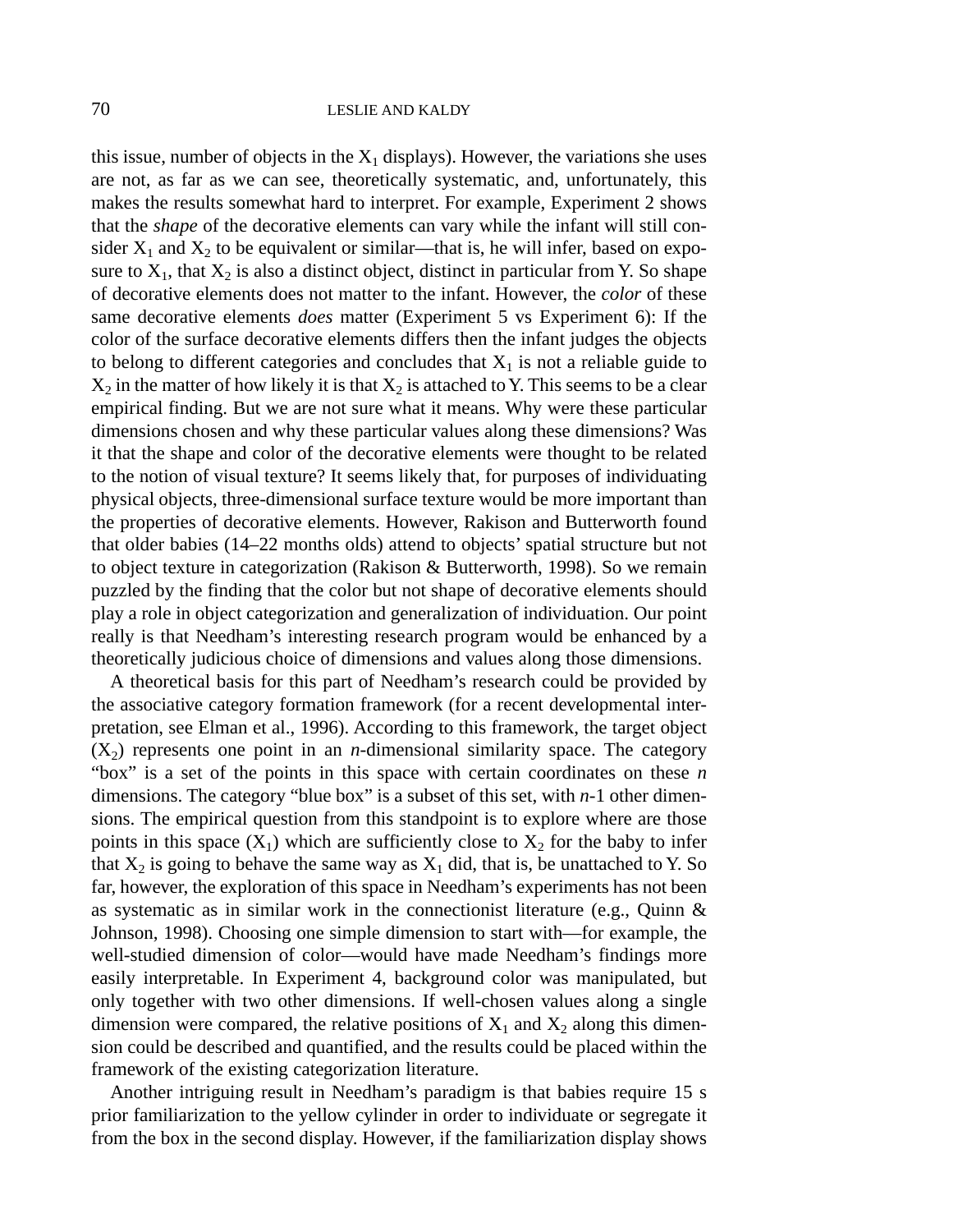the blue box, only 5 s is required to allow the infants to segregate it from the yellow cylinder in the second display (Needham & Baillargeon, 1998, Experiment 2 vs Experiment 4). Why there should be this striking asymmetry in the familiarization period required to show the effects of prior experience is not clear. Needham suggests that the objects have a differential salience. If so, it could be measured independently of these other effects or controlled for. Why should differential salience play a role in the effect of prior experience on individuation judgements? Perhaps salience in this context stands for how much attention the object and its properties attract. With increased attention, there is an increased chance that information is bound to the object representation in working memory and consequently more chance that this information finds it way into long-term memory. As things stand, however, the salience explanation remains an interesting but post hoc explanation.

Needham finds that the boundaries of the studied category are highly stimulus dependent (cf. color versus shape of decorative elements). Perhaps there is no simple rule which appropriately describes what counts as a "good"  $X_1$  in these experiments. We can propose the following variation. In Needham's Experiment 5 the box with the different colored surface elements  $(X_1: red \text{ squares}, X_2: \text{white})$ squares) did not "work," meaning, the babies did not infer that if  $X_1$  is an individual, then  $X_2$  is also one. In our modified version, the familiarization to the original static display  $(X_2 + Y_1)$  target box and cylinder) is preceded by a brief familiarization to the Move-apart event with  $X_1 + Y$  (box with red squares and cylinder moving apart). Will the baby still think that  $X_1$  and  $X_2$  are too different to use  $X_1$  as a guide to  $X_2$ ? Our gut feeling is that this simple variation *will* enable the babies to infer that  $X_2$  is an individual object.

We think that there are several questions raised in Needham and Baillargeon (1998) which would be interesting to follow up. Needham's present article departs somewhat from the original question of on-line individuation of objects in a complex display. We would like to see Needham going back to that question. Instead of exploring the structure of a category presumably stored in long-term memory, we would like to see further investigations where the baby's task is to tell if a complex display consists of one object or two adjacent objects based on prior information picked up about the *same* objects. What is the crucial information the baby needs to know about the same objects before seeing the static display to be able to infer that she sees two objects? From Table 1 (Needham & Baillargeon, 1998; Experiments 2, 4, and 5), seeing one of the two objects by itself can be enough. But what happens if baby first sees both objects with a slight separation? It might have just the same effect or it may possibly prove a more demanding condition. Finally, it would be reassuring to see that these effects can be obtained with a different set of stimulus objects, not just the box and cylinder.

### *Final Reflections*

The current literature contains disputes and discrepant findings surrounding the age at which infants can individuate objects by feature. While it may take some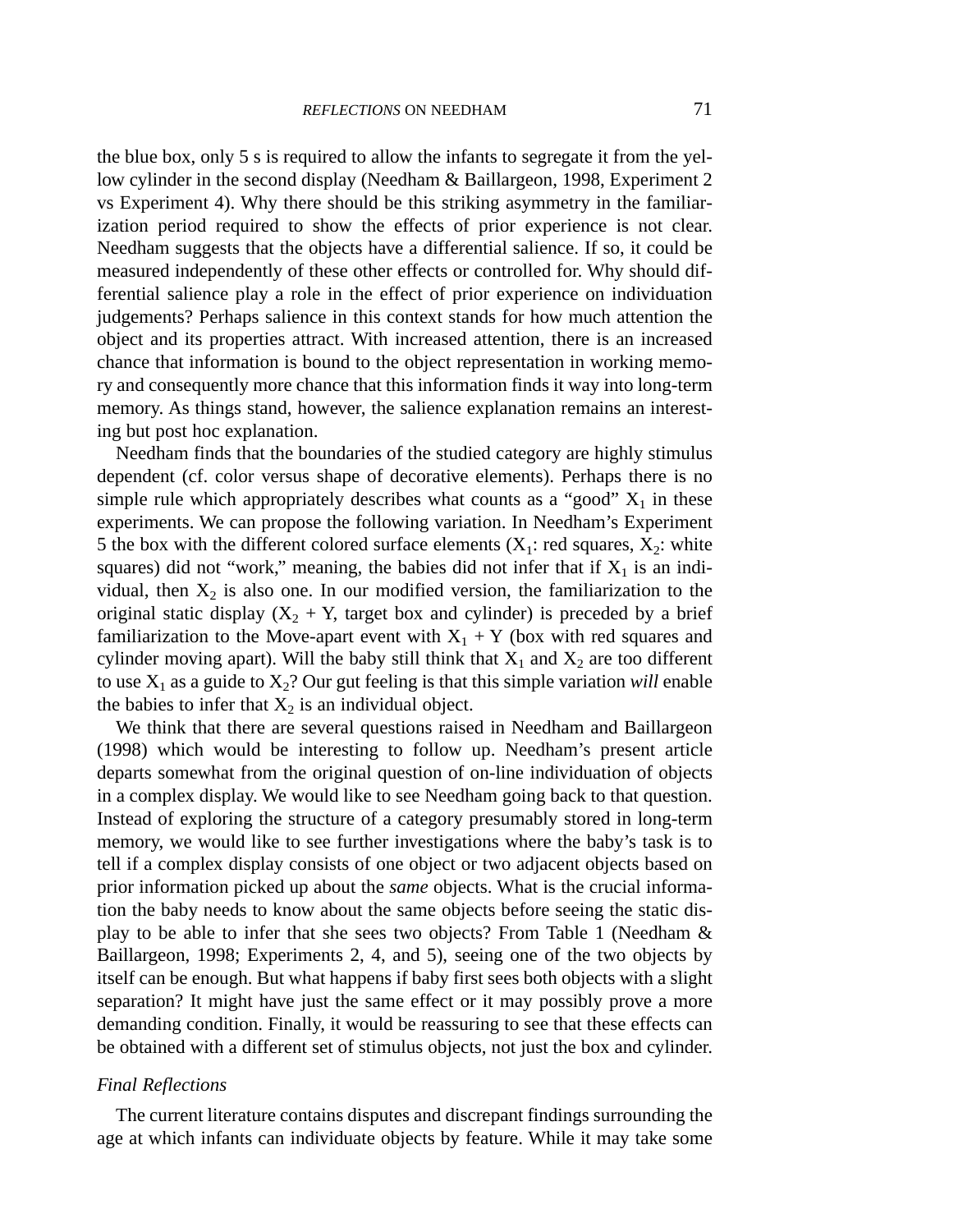considerable time to resolve these questions, we want to argue that there is considerably more theoretical space that is usually assumed. We should pay more attention to the question of mechanism and cognitive architecture and be more mindful of performance systems as well as of competence and representational systems. There are many properties that over the past 20 years or so infants have been shown to represent, properties such as solidity, causal role, rigidity, compressibility, shape, color, and so forth. But showing that such properties are representable is not the same thing as showing under what circumstances such property representations find their way into particular object working memory representations. Nor have we measured the limits on infant object working memory, the role of attention in processing different object properties, or the limits on parallel individuation and identity judgements. Until we do, we shall be missing an important part of the story of how infants pick up information from the world and acquire long-term object kind representations.

#### REFERENCES

Baddeley, A. D. (1986). *Working memory*. Oxford: Clarendon Press.

- Baddeley, A. D. (1998). Recent developments in working memory. *Current Opinion in Neurobiology*, **8**, 234–238.
- Baddeley, A. D., & Hitch, G. (1974). Working memory. In G. A. Bower (Ed.), *The psychology of learning and motivation* (pp. 47–89). New York: Academic Press.
- Baillargeon, R. (1986). Representing the existence and the location of hidden objects: Object permanence in 6- and 8-month old infants. *Cognition*, **23**, 21–41.
- Baillargeon, R. (1995). A model of physical reasoning in infancy. In C. Rovee-Collier & L. P. Lipsitt (Eds.), *Advances in infancy research* (Vol. 9, pp. 306–371). Norwood, NJ: Ablex.
- Baillargeon, R., Spelke, E. S., & Wasserman, S. (1985) Object permanence in five month old infants. *Cognition*, **20**, 191–208.
- Bell, M. A., & Fox, N. A. (1992). The relations between frontal brain electrical activity and cognitive development during infancy. *Child Development*, **23**, 1142–1163.
- Bower, T. G. R. (1967). The development of object permanence: Some studies of existence constancy. *Perception & Psychophysics*, **2**, 74–76.
- Bower, T. G. R. (1974). *Development in infancy* (2nd ed., revised). San Francisco: W. H. Freeman.
- Chomsky, N. A. (1965). *Aspects of the theory of syntax*. Cambridge, MA: MIT Press.
- Courtney, S. M., Ungerleider, L. G., Keil, K., & Haxby, J. V. (1996). Object and spatial visual working memory activate separate neural systems in human cortex. *Cerebral Cortex*, **1**, 39–49.
- D'Esposito, M., Postle, B. R., Ballard, D., & Lease, J. (1999). Maintenance versus manipulation of information held in working memory: An event-related fMRI study. *Brain and Cognition*, **41**, 66–86.
- Diamond, A. (1988). Differences between adult and infant cognition: Is the crucial variable presence or absence of language? In L. Weiskrantz (Ed.), *Thought without language* (pp. 335–370). Oxford: Oxford Science.
- Diamond, A., & Doar, B. (1989). The performance of human infants on a measure of frontal cortex function, the delayed response task. *Developmental Psychobiology*, **22**, 271–294.
- Elman, J. L., Bates, E. A., Johnson, M. H., Karmiloff-Smith, A., Parisi, D., & Plunkett, K. (1996). *Rethinking innateness: A connectionist perspective on development*. Cambridge, MA: MIT Press.
- Goldman-Rakic, P. S. (1987). Development of cortical circuitry and cognitive function. *Child Development*, **58**, 601–622.
- Goldman-Rakic, P. S. (1996). The prefrontal landscape: Implications of functional architecture for understanding human mentation and the central executive. *Philosophical Transactions of the Royal Society of London* **B, 351**, 1445–1453.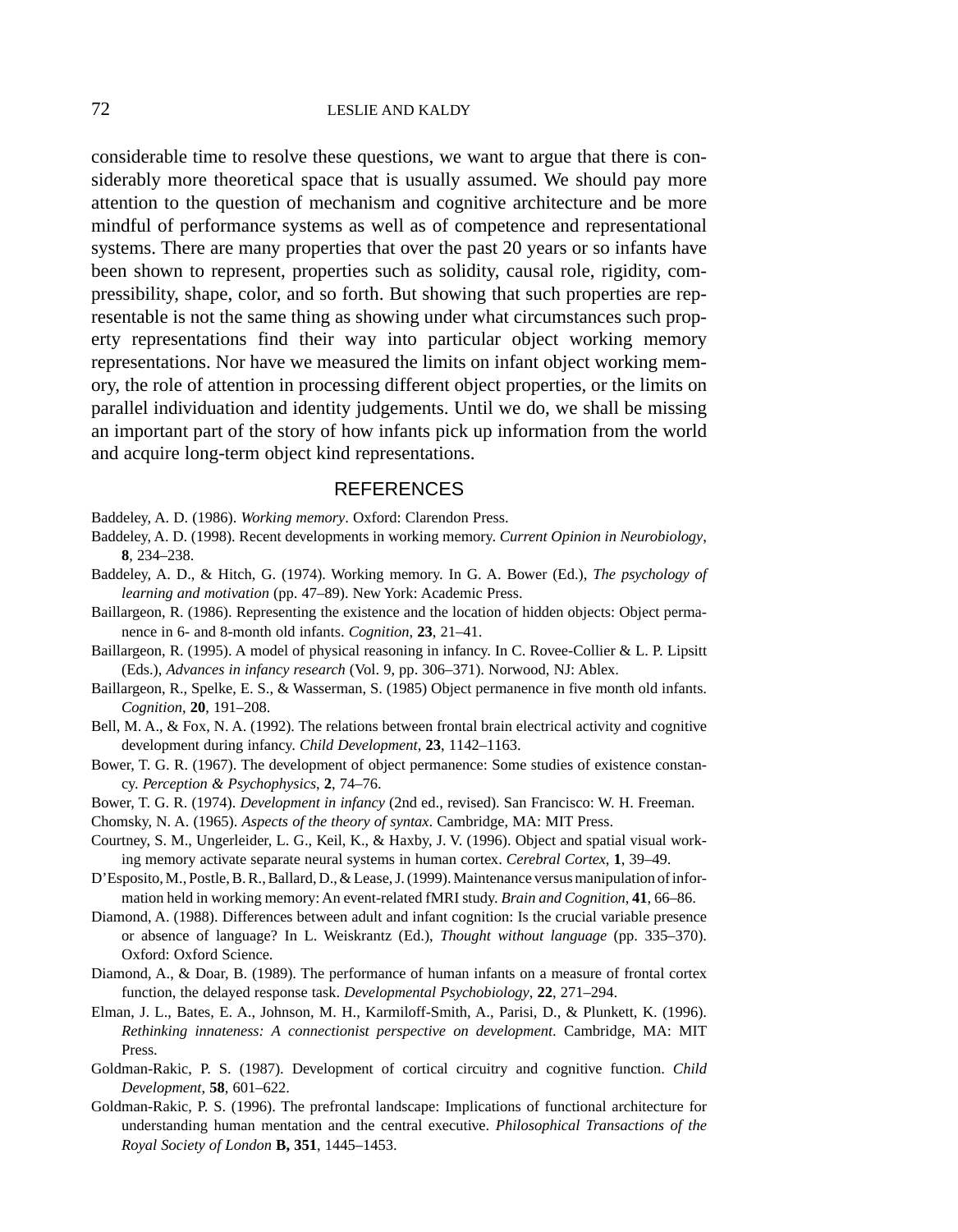- Kahneman, D. & Treisman, A. (1984). Changing views of attention and automaticity. In R. Parasuraman & D. R. Davies (Eds.), *Varieties of attention* (pp. 29–61). New York: Academic Press.
- Kahneman, D., Treisman, A., & Gibbs, B. J. (1992). The reviewing of object files: Object-specific integration of information. *Cognitive Psychology*, **24**, 175–219.
- Kellman, P. J., & Arterberry, M. E. (1998). *The cradle of knowledge: Development of perception in infancy*. Cambridge, MA: MIT Press.
- Kellman, P. J., Spelke, E. S., & Short, K. R. (1986). Infant perception of object unity from translatory motion in depth and vertical translation. *Child Development*, **57**, 72–86.
- Koenderink, M. J., & Uylings, H. B. (1995). Postnatal maturation of layer V pyramidal neurons in the human prefrontal cortex: A quantitative Golgi analysis. *Brain Research*, **678**, 233–243.
- Koenderink, M. J., Uylings, H. B., & Mrzljak, L. (1994). Postnatal maturation of the layer III pyramidal neurons in the human prefrontal cortex: a quantitative Golgi analysis. *Brain Research*, **653**, 173–182.
- Leslie, A. M., Xu, F., Tremoulet, P. D., & Scholl, B. (1998). Indexing and the object concept: Developing 'what' and 'where' systems. *Trends in Cognitive Sciences*, **2**, 10–18.
- Luck, S. J., & Vogel, E. K. (1997). The capacity of visual working memory for features and conjunctions. *Nature*, **390**, 279–281.
- McCarthy, G., Puce, A., Constable, R. T., Krystal, J. H., Gore, J. C., & Goldman-Rakic, P. (1996). Activation of human prefrontal cortex during spatial and nonspatial working memory tasks measured by functional MRI. *Cerebral Cortex*, **6**, 600–611.
- Mecklinger, A., & Pfeifer, E. (1996). Event-related potentials reveal topographical and temporal distinct neuronal activation patterns for spatial and object working memory. *Brain Research: Cognitive Brain Research*, **4**, 211–224.
- Miller, G. A. (1956). The magical number seven plus or minus two: Some limits in our capacity for processing information. *Psychological Review*, **63**, 81–97.
- Needham, A. (2001). Object recognition and object segregation in 4.5-month-old infants. *Journal of Experimental Child Psychology*, **78**, 3–24.
- Needham, A., & Baillargeon, R. (1997). Object segregation in 8-month-old infants. *Cognition*, **62**, 121–149.
- Needham, A., & Baillargeon, R. (1998). Effects of prior experience in 4.5-month-old infants' object segregation. *Infant Behavior and Development*, **21**, 1–24.
- Owen, A. M. (1997). The functional organization of working memory processes within human lateral frontal cortex: The contribution of functional neuroimaging. *European Journal of Neuroscience*, **9**, 1329–1339.
- Palmer, S. E. (1999). *Vision science: Photons to phenomenology*. Cambridge, MA: MIT Press.
- Phillips, W. A. (1974). On the distinction between sensory storage and short-term visual memory. *Perception & Psychophysics*, **16**, 283–290.
- Phillips, W. A., & Christie, D. F. (1977). Components of visual memory. *Quarterly Journal of Experimental Psychology*, **29**, 117–133.
- Piaget, J. (1955). *The child's construction of reality*. London: Routledge & Kegan Paul.
- Postle, B. R., & D'Esposito, M. (1999). "What–Then–Where" in visual working memory: an eventrelated fMRI study. *Journal of Cognitive Neuroscience*, **11**, 585–597.
- Pylyshyn, Z. W. (1989). The role of location indexes in spatial perception: A sketch of the FINST spatial-index model. *Cognition*, **32**, 65–97.
- Pylyshyn, Z. W. (1994). Some primitive mechanisms of spatial attention. *Cognition*, **50**, 363–384.
- Quinn, P. C., & Johnson, M. H. (1997). The emergence of perceptual category representations in young infants: A connectionist analysis. *Journal of Experimental Child Psychology*, **66**, 236–263.
- Rainer, G., Asaad, W. F., & Miller E. K. (1998). Selective representation of relevant information by neurons in the primate prefrontal cortex. *Nature*, **393**, 577–579.
- Rakison, D. H., & Butterworth, G. E. (1998). Infants' attention to object structure in early categorization. *Developmental Psychology*, **34**, 1310–1325.